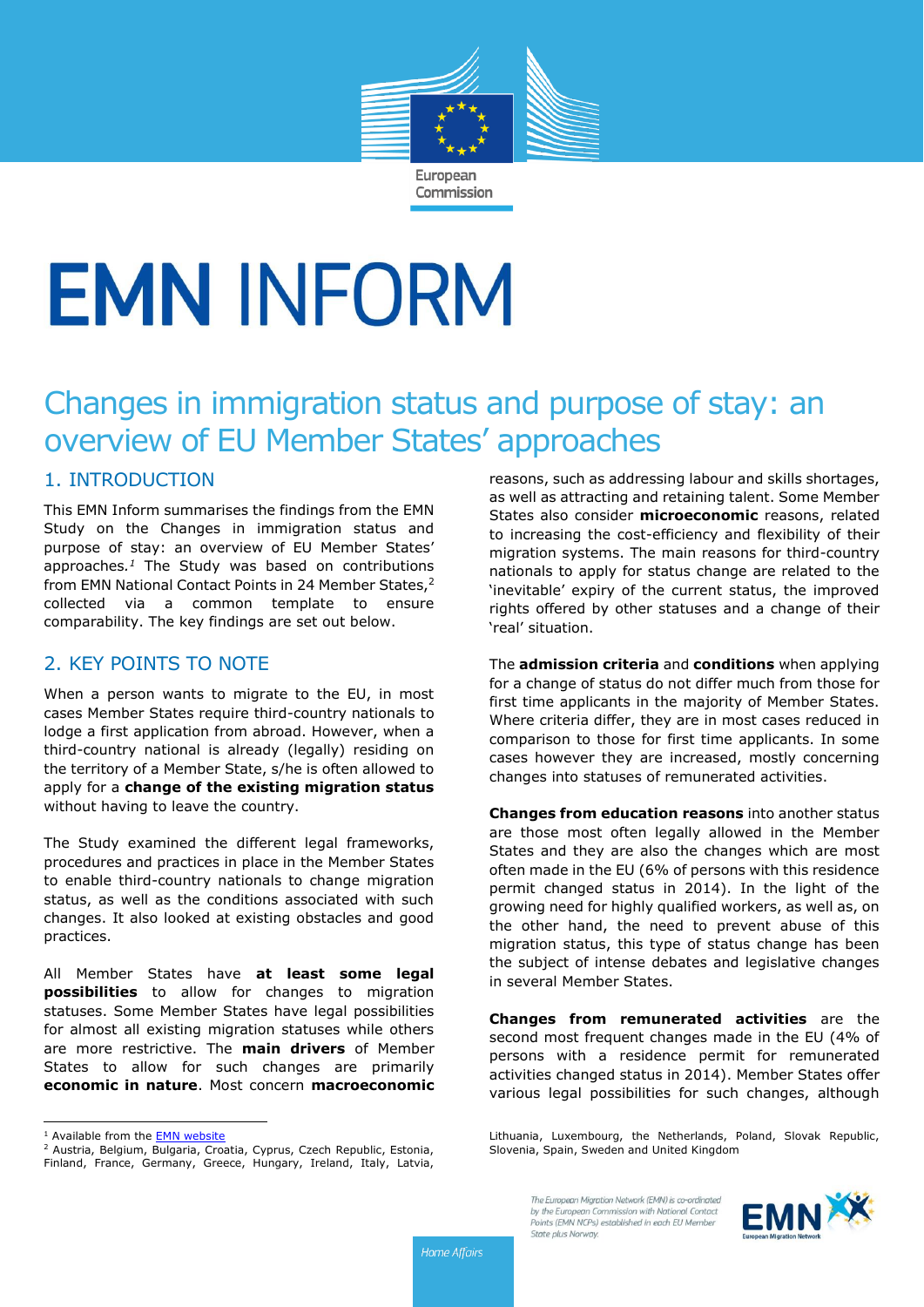there are some indications that following the economic crisis some may have taken a more restrictive approach to protect their national labour market.

Although often legally possible, **changes from family reasons** are least frequent (annually around 1% of persons with this residence permit changed their status in 2010-2014). This could be somewhat explained by the relatively long duration of this status and rights and benefits granted, although these are highly dependent on the status of the sponsor.

Few Member States have evaluated the effectiveness or impact of national policies allowing changes of status. Studies carried out in France and Spain showed that legislative changes facilitating status change can make a **positive contribution to the economy** as well as facilitate **integration**. Similarly, a survey carried out in Germany highlighted that 55% of foreign students stayed in Germany after completion of their higher education as a result of a change of status.

Finally, Member States also highlighted some **challenges** encountered, in particular with regard to:

- Absence of **research** on status changes (BG, LU);
- **Misuse** and **abuse** of the change of status by either migrants themselves or their sponsors or employers (CZ, LT, LU, LV, SE and UK); and
- **Lack of access to information** on status change possibilities (BE, FR)**.**

**Good practices** have been identified in several Member States, mostly with regard to the ability to retain talent by offering status change opportunities, in particular of international students who have successfully completed their studies (BE, EE, FR, IE, LT, NL, PL and SE).

# 3. AIMS OF THE STUDY

The overall aim of the Study was to present a comparative analysis of Member States' policies and practices concerning the change of migration status for legally admitted third-country nationals.

More specifically, the Study aimed to:

- Provide an overview of the **EU legislation and national migration systems** in relation to changes of status and identify the **main drivers** from the perspective of national legislators;
- Provide an overview of the **legal possibilities in Member States** for a change of status and the rights altered due to these changes;
- Identify the **national rules on changes** in purpose of stay that (can) apply to the categories of migrants covered by this Study;
- Identify specific **measures in place in the Member States to facilitate** changes in statuses of migrants in the categories covered by the Study;
- Examine the available evidence on the **effectiveness, impact and perception** of national change of status policies and the extent to which these policies have contributed to promoting or hindering changes of status in the Member States;
- Analyse the **challenges** associated with the implementation of national policies; and
- Collect **good practices and lessons learnt** in devising secure and administratively-friendly systems for implementing status changes of legally admitted third-country nationals.

# 4. BACKGROUND/CONTEXT TO THE **STUDY**

#### What is the scale of the phenomenon?

The absolute **number of status changes registered in the EU has decreased** over time. The number was highest in 2010 (over 0.7 million) and lowest in 2014 (over 0.3 million). The highest share of all changes were made from remunerated activities (40% in 2014). In 2014, the majority of changes into statuses linked to remunerated activities came from education statuses (63%).

In the period 2010-2014, **each year around 2% of all third-country nationals with a valid residence permit changed their status**. Proportionally, changes from education reasons were the most frequent ones. This has decreased however over time, from 19% in 2011 to 6% in 2014.

In 2014, the share of **status changes out of all valid residence permits ranged from less than 1% to 7% in the EU Member States**. A migration status was most often changed in **Portugal** (6.9%), **Malta** (6.6%), **Czech Republic** (4.7%), **Ireland** (3.9%), **Spain** (3.7%) and **France** (3.5%).

In **Portugal** (99% of all changes in the Member State), **Czech Republic** (69%) and **Spain** (65%), the majority of changes were made **from remunerated activities**; in **France** (40%) **from family** while in **Ireland from education** reasons (49%).

# 5. EU LEGAL FRAMEWORK AND NATIONAL MIGRATION SYSTEMS IN RELATION TO STATUS CHANGES

#### What is the EU legal framework and national migration systems in relation to status changes?

The **number and type of migration statuses differs** between the Member States. Several migration statuses covered by the Study are fully or in part regulated by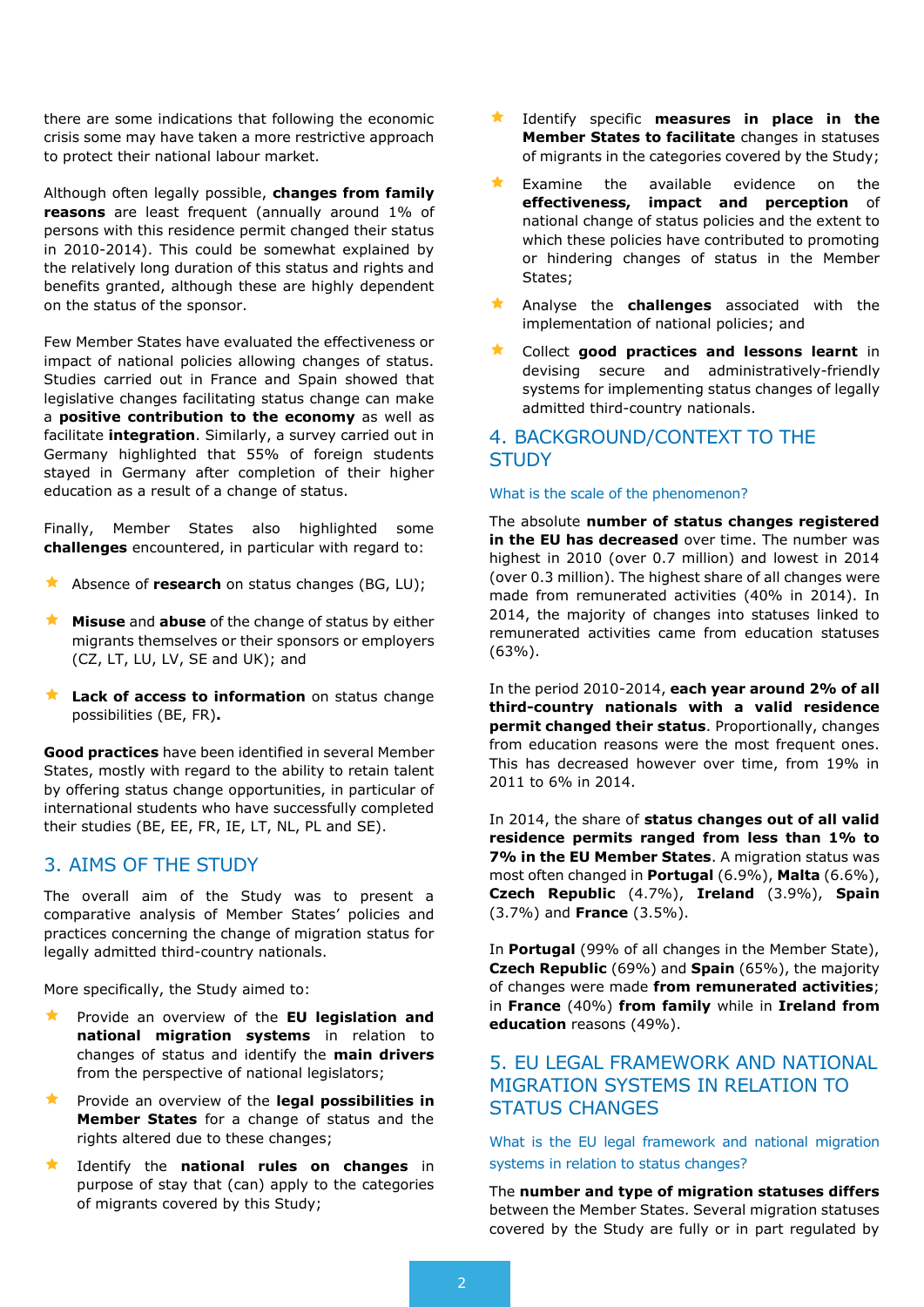EU law (in the sense that Member States may have a similar national status) while others are unique national statuses and hence governed by the Member State's migration policy and system. All Member States have one or more national statuses related to employment. Some of these statuses do not exist as a 'standalone' but are often included as a category within a more general migration route.

In general, the EU legal framework does not include provisions related to a change of status, however relevant Directives do set the minimum standards for the conditions to obtain such status and the rights to be granted to third-country nationals following the granting of the status. The only exception is the recently amended **Visa Directive**, which provides a **transition period** of nine months **for students and researchers** to stay after finishing their studies or research in order to look for a job. EU Member States have two years for the transposition of these provisions.

In general, all Member States have **legal possibilities** for at least some categories of legally residing thirdcountry nationals to change their status without having to leave the country. Some Member States have applied this possibility to the **majority of categories** (AT, BE, EE, ES, FR, HU, LT, NL, PL, SK), while others have adopted a more **restrictive position**, allowing changes only for specific categories (LU, SE) or imposing additional restrictions on the change (CZ, LV). Some Member States also legally permit status changes for those third-country nationals who do not regularly reside in the country, e.g., rejected asylum seekers (BE, FI, SE).

#### What are the main drivers/ reasons behind changes of status?

The main driver for Member States to permit for status changes relates to **economic considerations**, as this contributes to filling labour shortages, retaining talented migrants and ensuring that the skills already available on the territory are made use of. A few Member States also consider **microeconomic** reasons, related to increasing the cost efficiency and flexibility of their migration system.

In addition to economic drivers, a few Member States also consider that the change of status does benefit the **integration** of migrants, may contribute to **development related objectives** in the countries of origins and may prevent migrants falling into **irregular situations**.

# 6. LEGAL POSSIBILITIES FOR CHANGE OF STATUS WHILE REMAINING IN THE MEMBER STATES

What are the legal possibilities for change of status while remaining in the Member States?

All Member States participating in the Study allow changes **from the family status**, which makes it the only migration status from which a change is possible in the entire EU. Although legally possible, **changes from family reasons** are the least often used status changes. Over the period 2010-2014, each year only 1% of persons with valid residence permits for family reasons changed the status. The small share could in part be explained by the relatively long duration of stay offered by this status and the rights and benefits granted, although these are highly dependent on the status of the sponsor.

**Education reasons** are, after family reasons, the status from which most often changes are possible in the Member States. At the same time, this change is the most often one made in the EU (6% of all third-country nationals with a valid residence permit for education reasons changed their status in 2014). In 2014, **France**, **Germany** and the **United Kingdom** accounted for 72% of all changes made from education reasons within the EU.

This type of status changes has, however, been the subject of intense debates and legislative changes in several Member States, with some focussing on the need to retain students who have successfully completed their studies and have qualifications relevant to labour market needs, which led to an increase in the number of status changes, while others are seeking to reduce abuse of this migration status, thus leading to a decrease in status changes (UK).

Most commonly, changes **from education reasons** are made **into remunerated activities** (66% of all changes made from education reasons in 2014). This is also the status change most often **facilitated** by the Member States. It usually is accompanied by **enhanced rights** in relation to access to employment, the duration of stay and possibilities for family reunification.

Member States have a variety of national statuses in place to cover third-country nationals staying for employment and self-employment. **Remunerated activities** is the second most frequently changed status, after education reasons. In 2014, 4% of thirdcountry nationals with a valid residence permit for remunerated activities changed their status. The **Blue Card**, **highly qualified worker**, **researcher** and **employee** statuses are overall the most favourable statuses in terms of legal possibilities to request a change of status and the rights and benefits granted with these statuses. **Seasonal worker** is the least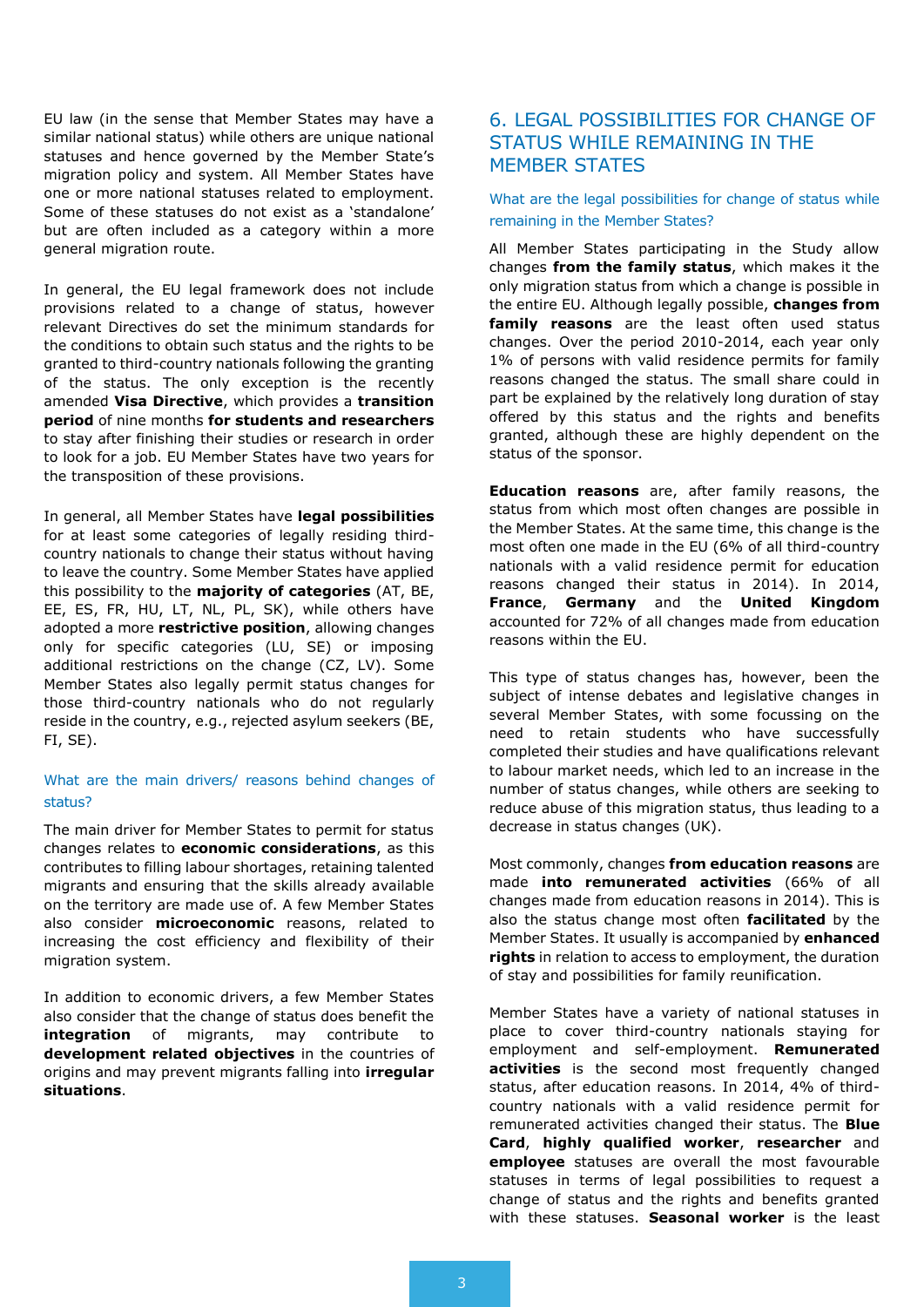favourable status in terms of legal possibilities to move to another status.

The legal possibilities for **changes into remunerated activities** have however become somewhat more limited as a result of the economic crisis, with some Member States introducing measures to protect their national labour market (e.g. Bulgaria no longer allows any changes into economic activities, while Czech Republic introduced additional requirements).

Majority of Member States also allow **changes from protection-related** situations – asylum applicants and temporary permits for victims of trafficking. Overall, more legal possibilities to change status are offered to victims of trafficking than to asylum applicants. Seven Member States (DE,<sup>3</sup> EE, ES, FI, IT, LV and SE) allow some changes from asylum seeker into some statuses for remunerated activities. Only **Sweden** provides legal possibilities for **rejected asylum applicants** to change into an employment-based status, under certain conditions. In **Germany**, it is debated whether (rejected) asylum seekers should be allowed to change into a status for employment purposes. For wellintegrated young people and adolescents with a tolerated stay status as well as persons whose deportation was suspended and who became integrated lastingly into society; the opportunities to change into a legal status were facilitated by amendments to the Residence Act introduced in August 2015.

# 7. ADMISSION CRITERIA AND LEGAL BASIS

#### What are the admission criteria and legal basis?

In a large majority of Member States, the change of status is regulated by national laws or by combinations of articles of different national laws or acts, usually embedded in immigration laws, asylum laws, refugee laws, residence acts or aliens acts. In three Member States (FR, HR, UK) the change of status is embedded in policy, guidelines or practice. In **Sweden** and **Spain** it is a mix of both.

In the majority of the Member States, the conditions to be met for a change of status are **very similar to the procedure for first time applicants**. Thirteen Member States reported some differences in the conditions, which in most cases means a **reduction of conditions** in comparison to first time applicants. In some cases admission criteria are **increased**, mostly related to changes into statuses which concern remunerated activities (DE, ES, SE, UK).

#### What are the procedural facilitations in place?

In addition to reduced admission conditions, several Member States also have put in place some specific procedural facilitations. Measures normally tend to facilitate status changes into remunerated activities, namely employee (EE, FR, HU, IE), highly qualified worker (BE, UK) and Blue Card (EE, DE, FR). Most Member States offer a reduction of the **documentary requirements** (AT, BE, BG, CZ, DE, EE, ES, LT, LV, NL, SK). Some Member States reduce the **minimum income** requirements for certain statuses (AT, IE, UK) while others accept **online applications** for some status changes (DE, ES, FR, SE).

#### 8. EFFECTIVENESS, IMPACT AND PERCEPTION OF NATIONAL POLICIES REGARDING CHANGES OF STATUS

#### What is the effectiveness, impact and perception of national policies regarding changes of status?

The effectiveness or impact of national policies allowing change of status has **not been systematically evaluated** in the Member States. Eight Member States (CZ, DE, ES, FR, LV, NL, SE and UK) reported some evidence on the effectiveness or impact of status change measures. Studies carried out in **France** and **Spain** showed that legislative changes facilitating status change can make a **positive contribution to the economy** as well as facilitate **integration**. Similarly, a survey carried out in **Germany** highlighted that 55% of foreign students stayed in Germany after completion of their higher education programme as a result of a change of status.

Different types of **obstacles** to status change were identified in studies carried out in **Latvia**, the **Netherlands** and **Spain**. In **Sweden**, an analysis of cases in which **rejected asylum seekers** requested a change to employment-related statuses concluded that the status change was perceived as an alternative possibility to stay in the country for humanitarian reasons rather than a possibility to stay employed.

Migration status changes are generally **not much publicly debated** in the EU. In some Member States the debate is initiated by the business sector. In **Germany** the Business associations have recognised the entrepreneurial spirit of third-country nationals (and asylum seekers in particular) and they are therefore strongly advocating for integration measures and more flexible migration policies. In **Latvia**, employers have initiated discussion on the change of status as a response to the growing lack of qualified workforce.

 $\overline{a}$ 

<sup>&</sup>lt;sup>3</sup> In exceptional cases with the approval of the supreme state authority